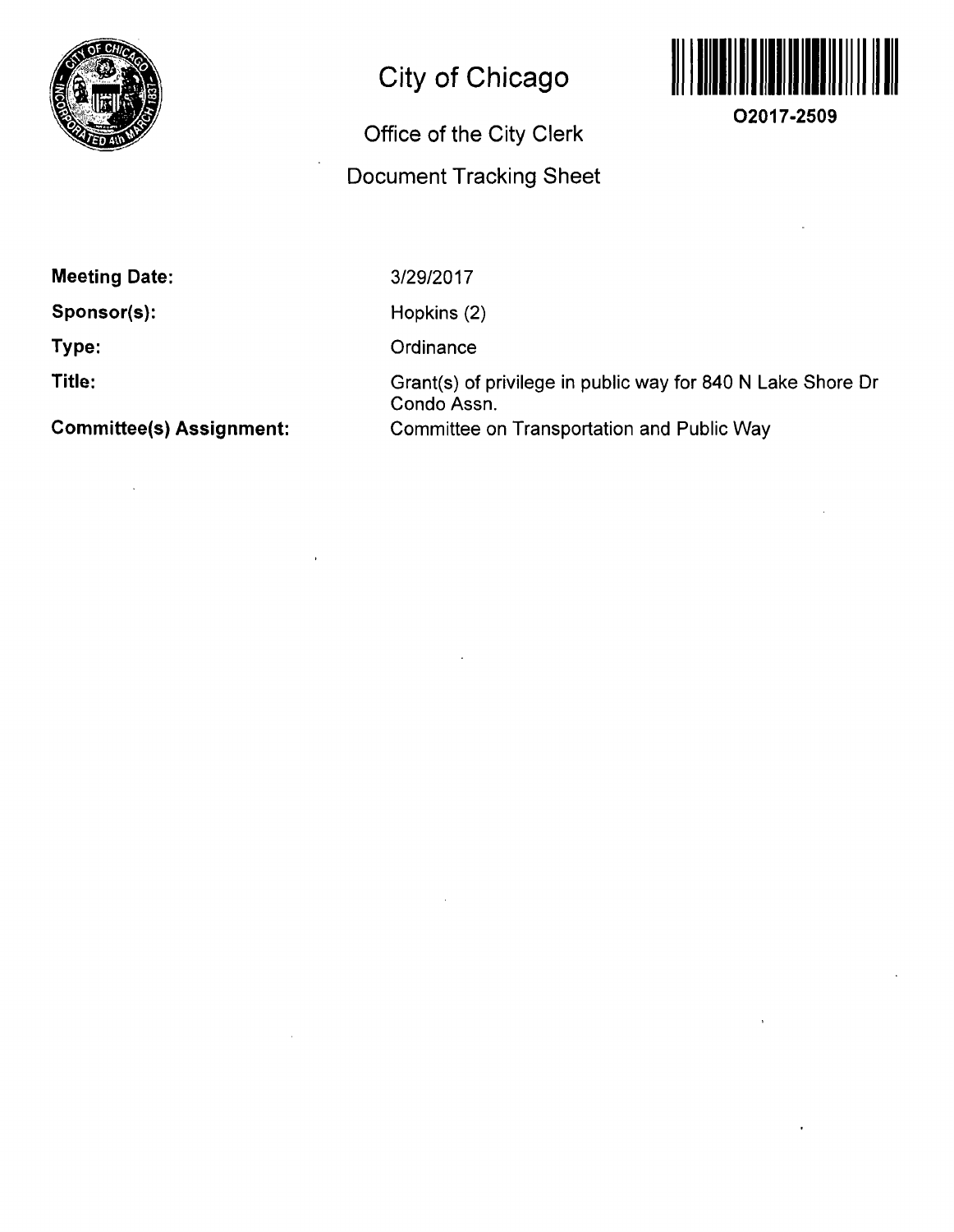### **ORDINANCE** 840 NORTH LAKE SHORE DRIVE CONDOMINIUM ASSOCIATION Acct. No. 279969 - 2 Permit No. 1127076

Se It Ordained by the City Council of the City of Chicago:

SECTION 1. Permission and authority are hereby given and granted to 840 NORTH LAKE SHORE DRIVE CONDOMINIUM ASSOCIATION, upon the terms and subject to the conditions of this ordinance to maintain and use, as now constructed, eight (8) Planter(s) on the public right-of-way for beautification purposes adjacent to its premises known as 840 N. Lake Shore Dr..

Said Planter(s) at E. Pearson measure(s):

One (1) at nine point seven five (9.75) feet in length, and two (2) feet in width fora total of nineteen point five (19.5) square feet.

Said Planter(s) at E. Pearson measure(s):

Three (3) at seven point six six (7.66) feet in length, and two (2) feet in width for a total of forty-five point nine six (45.96) square feet.

Said Planter(s) at E. Pearson & N. Lake Shore Dr measure(s): One (1) at sixty-six (66) feet in length, and two (2) feet in width for a total of one hundred thirty-two (132) square feet. One (1) at sixty-six (66) feet in length, and two (2) feet in width for a total of one hundred thirty-two (132) square feet.

Said Planter(s) at E. Pearson measure(s):

One (1) at forty-three point eight three (43.83) feet in length, and ten (10) feet in width for a total of four hundred thirty-eight point three (438.3) square feet.

One (1) at forty-four point two five (44.25) feet in length, and ten (10) feet in width for a total of four hundred forty-two point five (442.5) square feet.

One (1) at forty point seven five (40.75) feet in length, and twenty-two (22) feet in width for a total of eight hundred ninety-six point five (896.5) square feet.

Grantee must allow the required clear and unobstructed space for pedestrian passage at all times per rules and regulations approved by the Department of Transportation.

The location of said privilege shall be as shown on prints kept on file with the Department of Business Affairs and Consumer Protection and the Office of the City Clerk.

Said privilege shall be constructed in accordance with plans and specifications approved by the Department of Planning and Development and Department of Transportation (Division of Project Development).

This grant of privilege in the public way shall be subject to the provisions of Section 10-28-015 and all other required provisions of the Municipal Code of Chicago.

The grantee shall pay to the City of Chicago as compensation for the privilege #1127076 herein granted the sum of zero (\$.00) per annum in advance.

A 25% penalty will be added for payments received after due date.

The permit holder agrees to hold the City of Chicago harmless for any damage, relocation or replacement costs associated with damage, relocation or removal of private property caused by the City performing work in the public .way.

Authority herein given and granted for a period offive (5) years from and after 01/18/2017.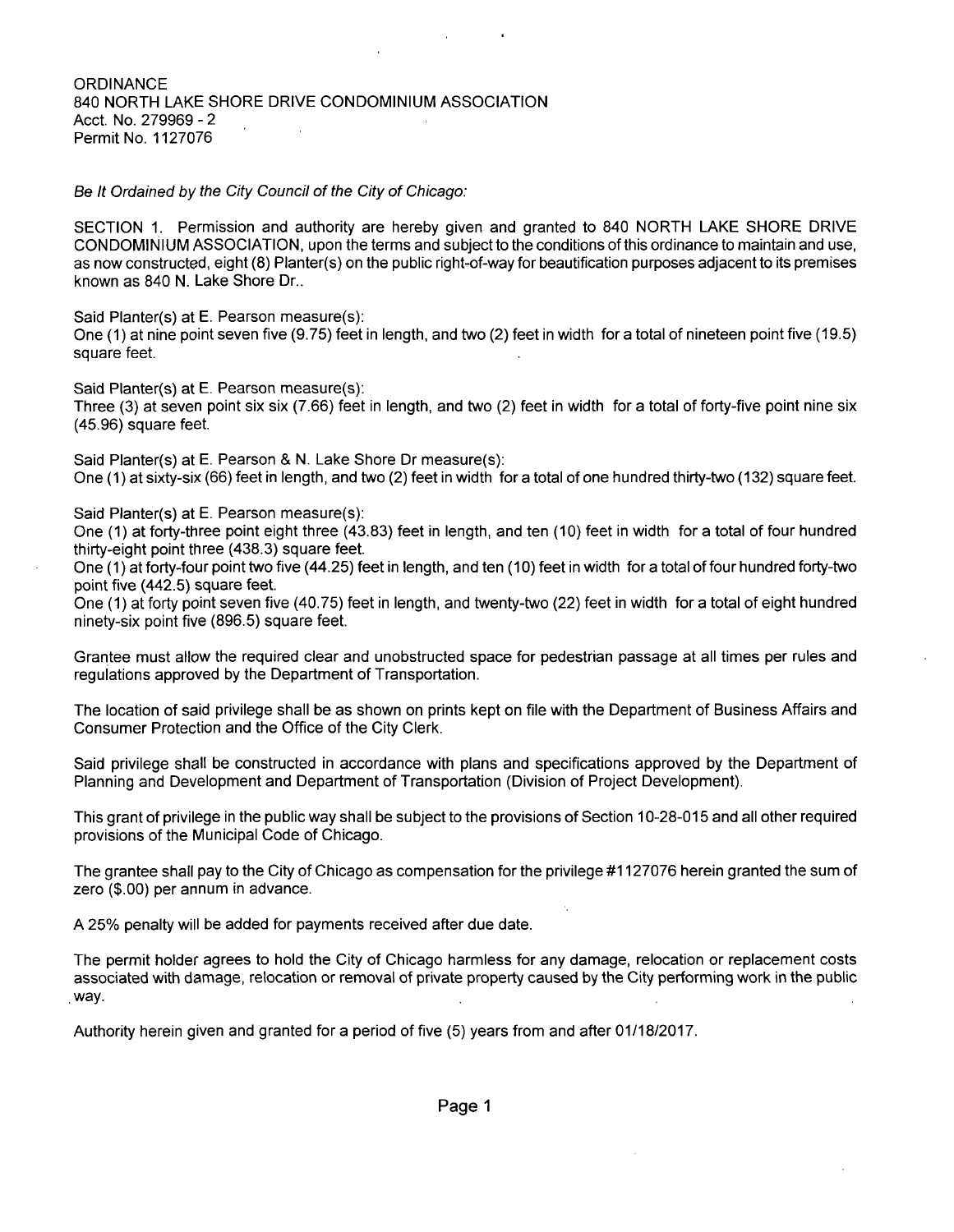Alderman

 $\overline{a}$ 

Brian Hopkins 2nd Ward

 $\chi$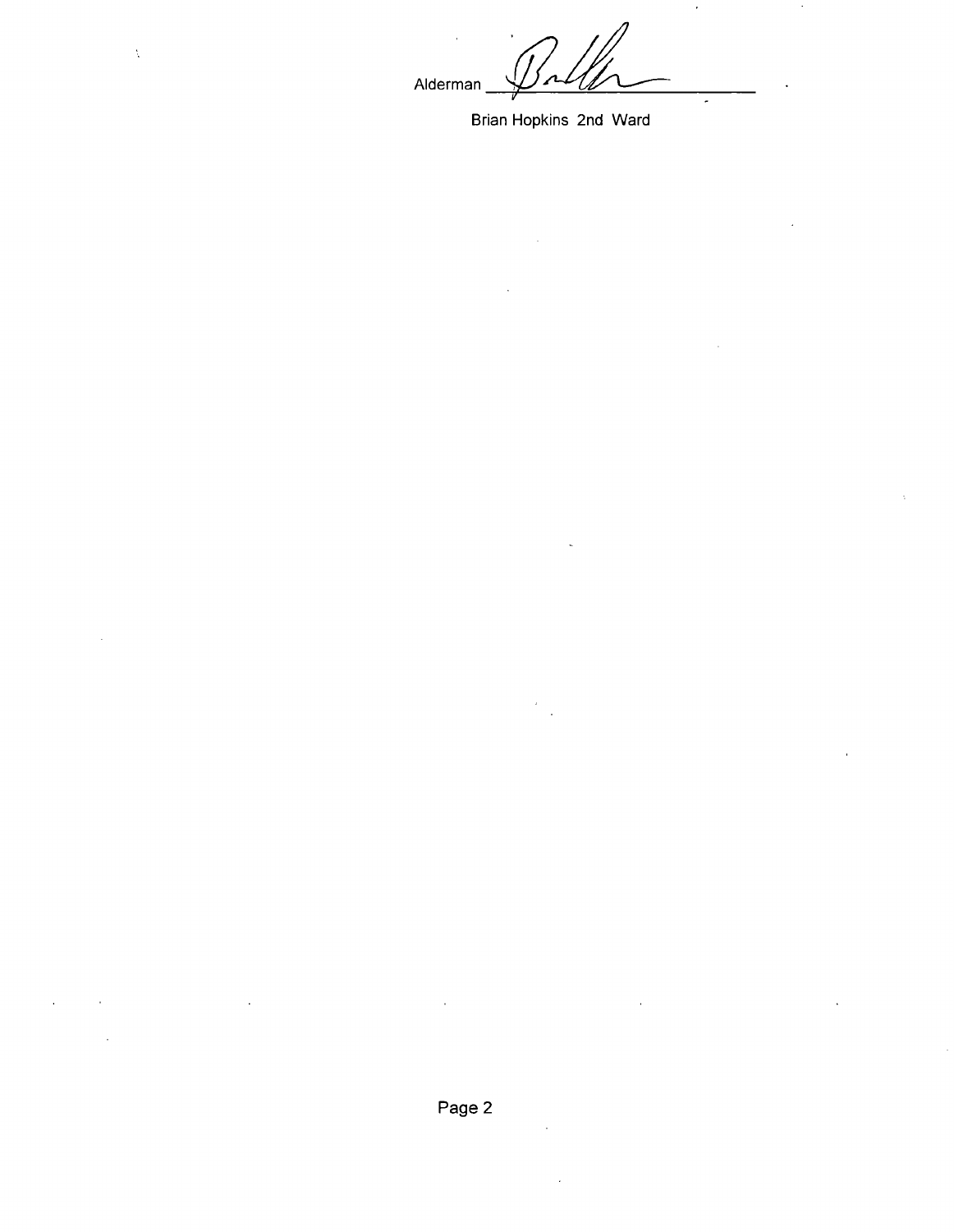

IN PUBLIC WAY (TYP FOR 9)

FULL CIRCLE ARCHITECTS<br>Architecture and interior Design<br>B5 Revere Drive futus B<br>Northbrook, IL 60062  $9 - 201$